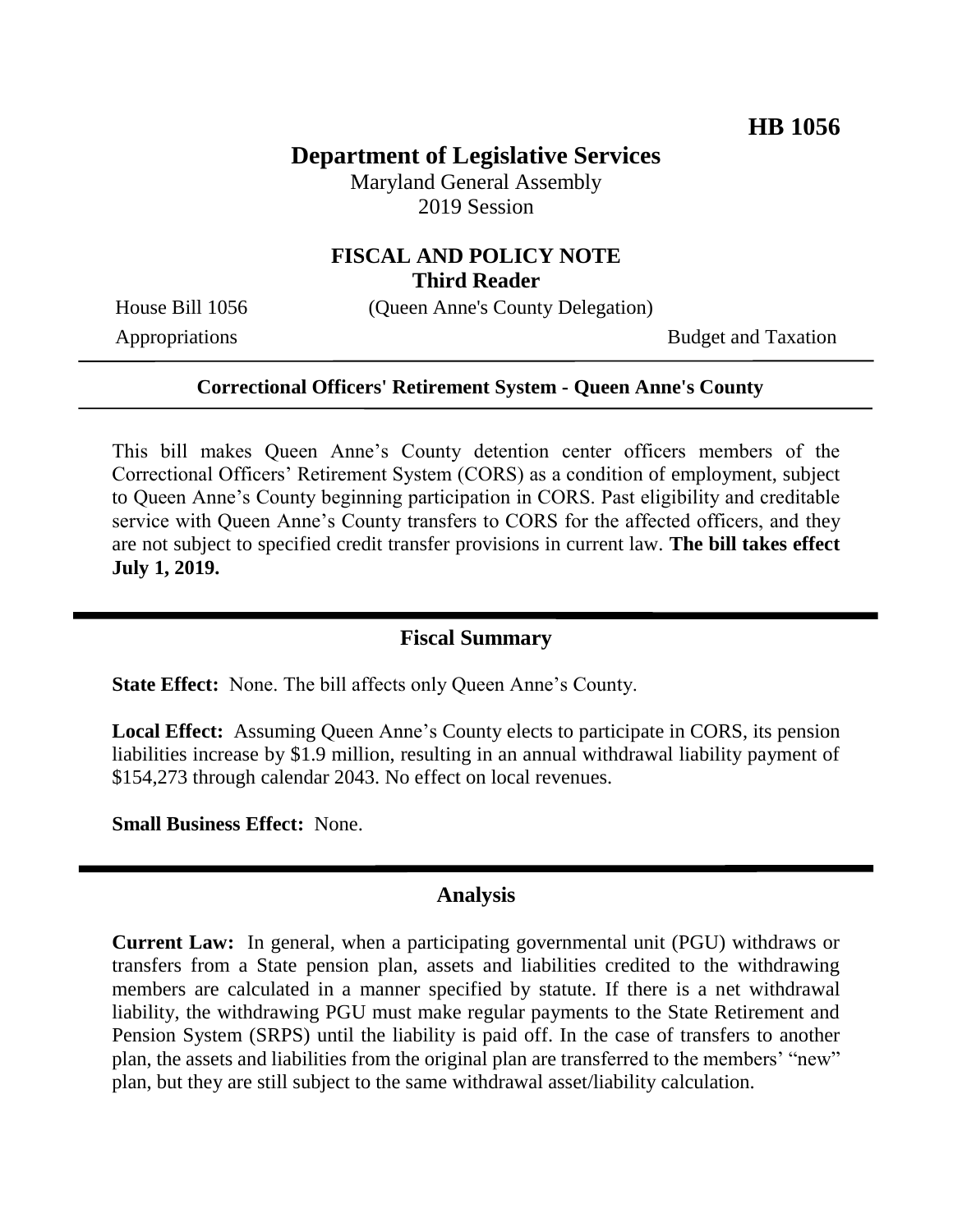Title 37 of the State Personnel and Pensions Article governs transfers from the Employees' Pension System (EPS) to another contributory pension system (like CORS). Under Title 37, a "new system" means the system into which the member is transferring service credit, and "previous system" means the system from which the individual is transferring. Members transferring creditable service from EPS to another contributory system must pay the difference in the member contribution rates in effect for the period of service covered by the transferred service credit, plus interest. They are also refunded any accumulated contributions in the previous system that are in excess of the member contributions required by the new system.

**Background:** Queen Anne's County is currently a PGU in EPS, but seeks to transfer its 41 detention center officers from EPS to CORS. **Exhibit 1** shows the benefit structures for both plans.

### **Exhibit 1 Pension Plan Provisions**

|                                                         | Hired Before July 1, 2011                                                                                                 | Hired After June 30, 2011 | <b>CORS</b>               |
|---------------------------------------------------------|---------------------------------------------------------------------------------------------------------------------------|---------------------------|---------------------------|
| Normal Retirement Age                                   | $62^{1}$                                                                                                                  | $65^{2}$                  | $55^3$                    |
| <b>Years of Service for</b><br><b>Normal Retirement</b> | 30                                                                                                                        | Age and service add to 90 | 20                        |
| <b>Employee Contribution</b>                            | None prior to 1998<br>2.0% (1998-2006)<br>3.0% in 2007<br>4.0% in 2008<br>$5.0\%$ (2009-2011)<br>7.0% after June 30, 2011 | 7.0%                      | 5.0%                      |
| <b>Benefit Multiplier</b>                               | 1.8% (after 1998)<br>1.2% (before 1998)                                                                                   | 1.5%                      | $1.82\%$ of<br><b>AFC</b> |
| AFC: average final compensation                         |                                                                                                                           |                           |                           |

#### **Employees' Pension System**

CORS: Correctional Officers' Retirement System

<sup>1</sup>Retiree must have at least 5 years of service.

<sup>2</sup>Retiree must have at least 10 years of service.

<sup>3</sup>Retiree must have 5 years of service if hired before July 1, 2011; otherwise, retiree must have 10 years of service if hired on or after July 1, 2011.

Source: Maryland Annotated Code; State Personnel and Pensions Article